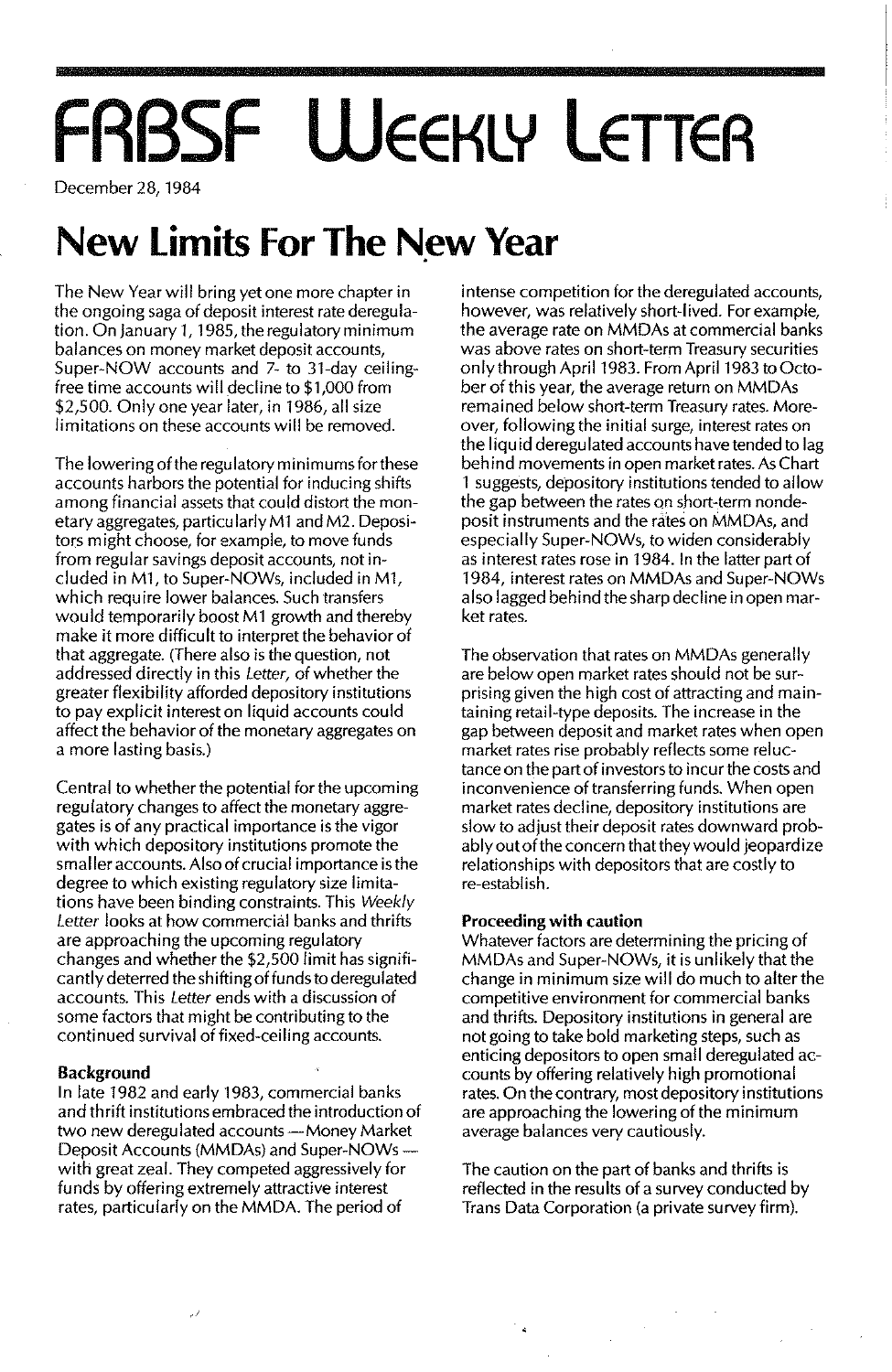# **FRBSF**

That survey found that in the third quarter of this year, about half of the sampled institutions had not made final plans on whether to lower the size limits on either MMDAs or Super-NOWs. The same survey found that only one-third of the sampled institutions had definite plans to lower the limits. Moreover, for institutions that plan to lower the limits, fees and the tiering of interest rates, or perhaps some combination of the two, wi II hold down yields on the smaller accounts.

Responses to more recent inquiries of western depository institutions by the staff of the Federal Reserve Bank of San Francisco reinforce the findings ofTrans Data Corporation. Some commercial banks and thrift institutions have decided to lower the minimum average sizes on both MMDAs and Super-NOWs, while others will reduce the size limit for only one of the accounts. Many depository institutions, however, are claiming a "waitand-see" attitude.

#### **Sizing it up**

In the absence of aggressive promotions by banks and thrifts, the extent of the shifts and the sources of the transfers to MMDAs and Super-NOWs will probably be determined by the degree to which the current limits represent meaningful barriers to savers. This does not mean that the level of promotion is independent of whether the limits are binding. In fact, the lack of vigor on the part of depository institutions in pursuing the imminent regulatory changes can be interpreted as an indication that the \$2,500 minimum balances for MMDAs and Super-NOWs have not had much impact on depositors' choices of accounts.

More direct evidence also seems to support the view that size limits have not been significant barriers. Balances in Super-NOWs, for example, generally are much higherthan the current \$2,500 minimums. Data available from the Trans Data Corporation show that the median size of Super-NOWs is an estimated \$13,000.

After the introduction of Super-NOWs, the average size of regular NOW account balances fell about \$700, indicating that large regular NOWs had been an important source of the transfer of funds among the components of M1. However, with the average balance in regular NOWs at commercial banks still averaging close to \$5000 -twice the current minimum for Super-NOWsit seems clear that depositors' allocations of transactions deposits between Super-NOWs and regular NOWs was influenced by factors other than minimum deposit requirements.

If the lower minimum average balances were to boost the amount of M1 balances the public wanted to hold, the increase would most likely come from the shifting of savings balances to Super-NOWs. Such shifts, of course, would be mitigated by the simultaneous lowering of the regulatory size limit of MMDAs. Indeed, since interest rates on smaller size personal MMDAs cou Id be expected to be higher than those on comparable Super-NOWs (because the former are not subject to reserve requirements), it would seem at least as likely that Ml balances would be attracted to MMDAs, and thereby depress M1. In fact, the experience with the introduction of these deregulated accounts some two years ago showed that flows to Super-NOWs from outside M1 were about offset by shifts out of M1 to MMDAs.

Even without competition from MMDAs, smaller size Super-NOWs might not have much impact on savers' decisions. The \$2,500 size limit may be as meaningless a deterrent to the shifting of savings balances as it was to the shifting of transactions balances. Just prior to the introduction of the Super-NOW and MMDA, the savings component in the monetary aggregates stood at about \$360 billion. Close to \$310 billion of that total represented fixed-ceiling savings deposits. It is estimated, based on sample data, that approximately 80 percent of these fixed-ceiling deposits were in accounts with balances in excess of \$2,500. Since 1982, fixed-ceiling savings deposits have fallen by over \$60 billion. While a sizeable drop, the persistence of a considerable volume of savings balances in relatively large, fixed-ceiling accounts suggests that the regulatory size limit has not been the primary barrier preventing the remaining savings balances from shifting to Super-NOWs, or even MMDAs for that matter.

The potential ofthe lower size limits on thederegulated accounts for affecting M2 seems nonexistent. When MMDAs were introduced, M2 was distorted by flows from large time deposit accounts (\$100,000 or more), institution-only money market mutual funds, and other market instruments. However, these non-M2 outlets should not be affected by the lowering of the minimum size for MMDAs. Consequently, the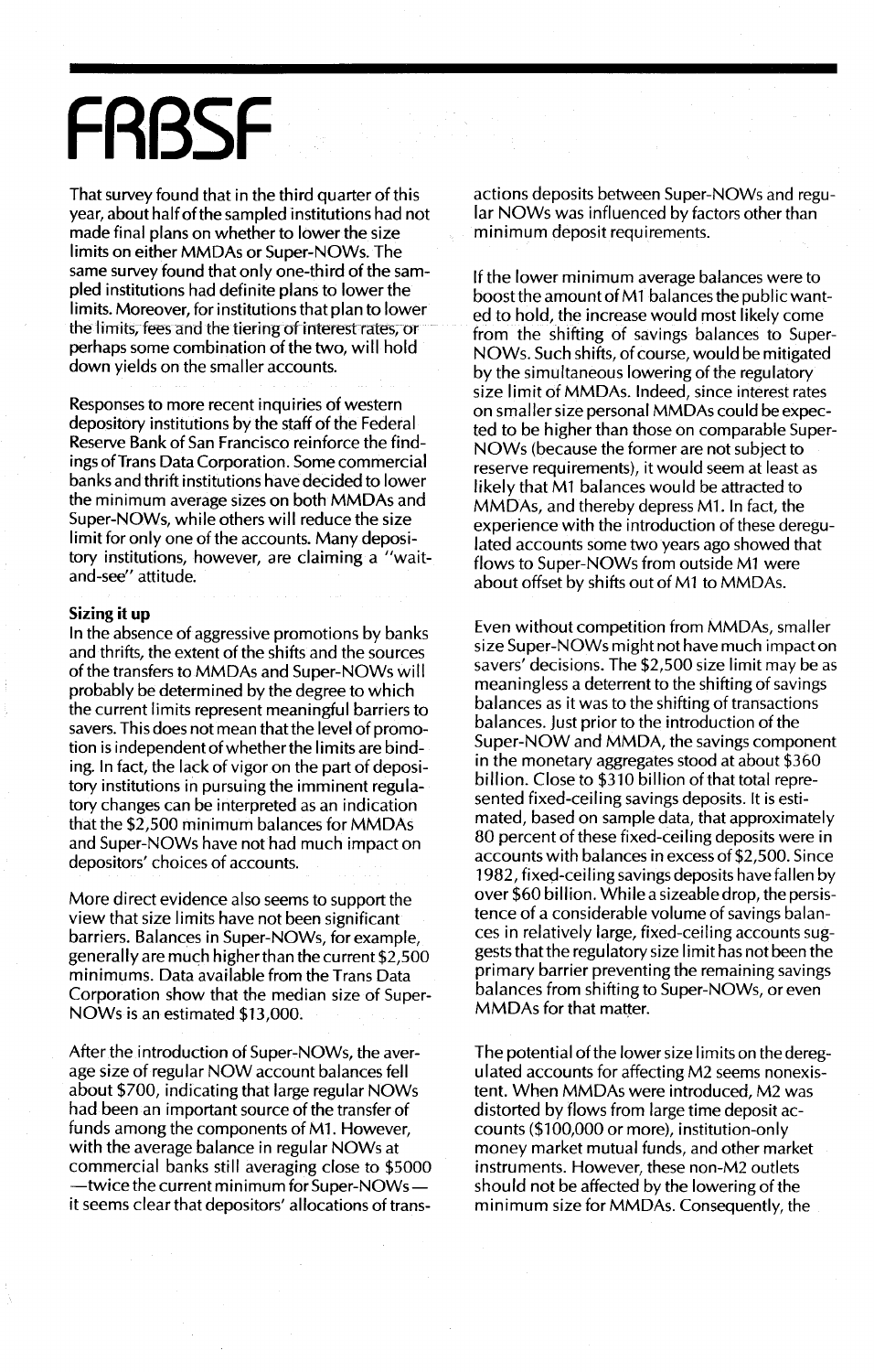

lower minimum on the MMDA should not attract a measurable amount of funds from outside M2.

#### More that meets the eye

Ifaccount size has not been a significant barrier to the popularity of deposit accounts with marketrelated rates of return, how do we explain the continued survival of \$250 billion in savings, \$80 billion in personal demand deposits, and \$100 billion in other personal checking accounts excluding 5uper-NOWs, all of which pay zero or comparatively low fixed rates of interest? Some might argue that lack of information or inertia accounts for the failure of more depositors to shift funds to MMDAs and Super-NOWS. However, the decision of some depositors to remain in fixedceiling accounts may be based on other, more tangible, reasons.

One likely reason for the continued attractiveness of personal demand deposits and regular NOWs is the imposition offees on Super-NOWs. These fees are usually waived only for larger accounts, whereas fees on regular NOWs often are waived for even modest-sized accounts.

By remaining in fixed-ceiling accounts, depositors also may accomplish more than merely avoid fees. Take savings deposit accounts, for example. Overthe years, as market interest rates have risen, balances in savings deposits, of course, have declined. The balances that have remained, however, are different in nature from those that have been shifted to other accounts. In particular, the surviving savings deposits are more active on average. Annual deposit turnover rates for savings deposits have increased from 1% to over 5 between 1977 and 1984. Since more active accounts are more expensive to maintain, institutions have moved to impose fees on smaller savings deposits. While such fees could affect a large number of accounts, they have no impact on the vast majority of deposits because they generally are waived for all but the smallest accounts. Consequently,



holders of the bulk of savings deposits have not had to cover these higher costs. For these savers, the overall return--that is, the combination of explicit and implicit interest-has risen by far more than that suggested by the fixed-rate ceilings.

Chart 2 shows estimates of the implicit interest (noninterest expenses less fees as a percent of savings deposits) for savings deposits based on Functional Cost Analysis data. Whi1e an imperfect proxy for the implicit return on deposits, the data provide some perspective on the growing importance of implicit interest in the overall returns of savings deposits at commercial banks. As the chart suggests, the combined expl icit (passbook rate) and implicit (noninterest expenses) return on savings may be what makes such holdings sufficiently attractive for some depositors. The attractiveness of implicit interest for personal deposits is understandable, even in a deregulated environment, because it is tax free.

#### Conclusion

On January 1, the regulatory minimum average balances on MMDAs, Super-NOWs, and 7- to 31-day accounts will be set at \$1,000. The lower denomination accounts will be available to depositors, but the extent of their appeal remains uncertain. Most depository institutions do not plan to promote the smaller accounts very aggressively. Moreover, it does not appear that the higher size limits have been responsible for the bulk of the funds remaining in fixed-ceiling deposit accounts.

The evidence on the effect of size limits on where depositors decide to place their funds indicates that the lower size limits will not seriously distort M1 or M2 in 1985 as a whole. To the extent that the monetary aggregates might be affected, past experience indicates that the impactwould be concentrated in the first few months of next year.

#### Frederick T. Furlong

Opinions expressed in this newsletter do not necessarily reflect the views of the management of the Federal Reserve Bank of San francisco, or of the Board of Governors of the Federal Reserve System.

Editorial comments may be addressed to the editor (Gregory Tong) or to the author . . . . Free copies of Federal Reserve publications can be obtained from the Public Information Department, Federal Reserve Bank of San Francisco, P.O. Box 7702, San Francisco 94120. Phone (415) 974·2246.